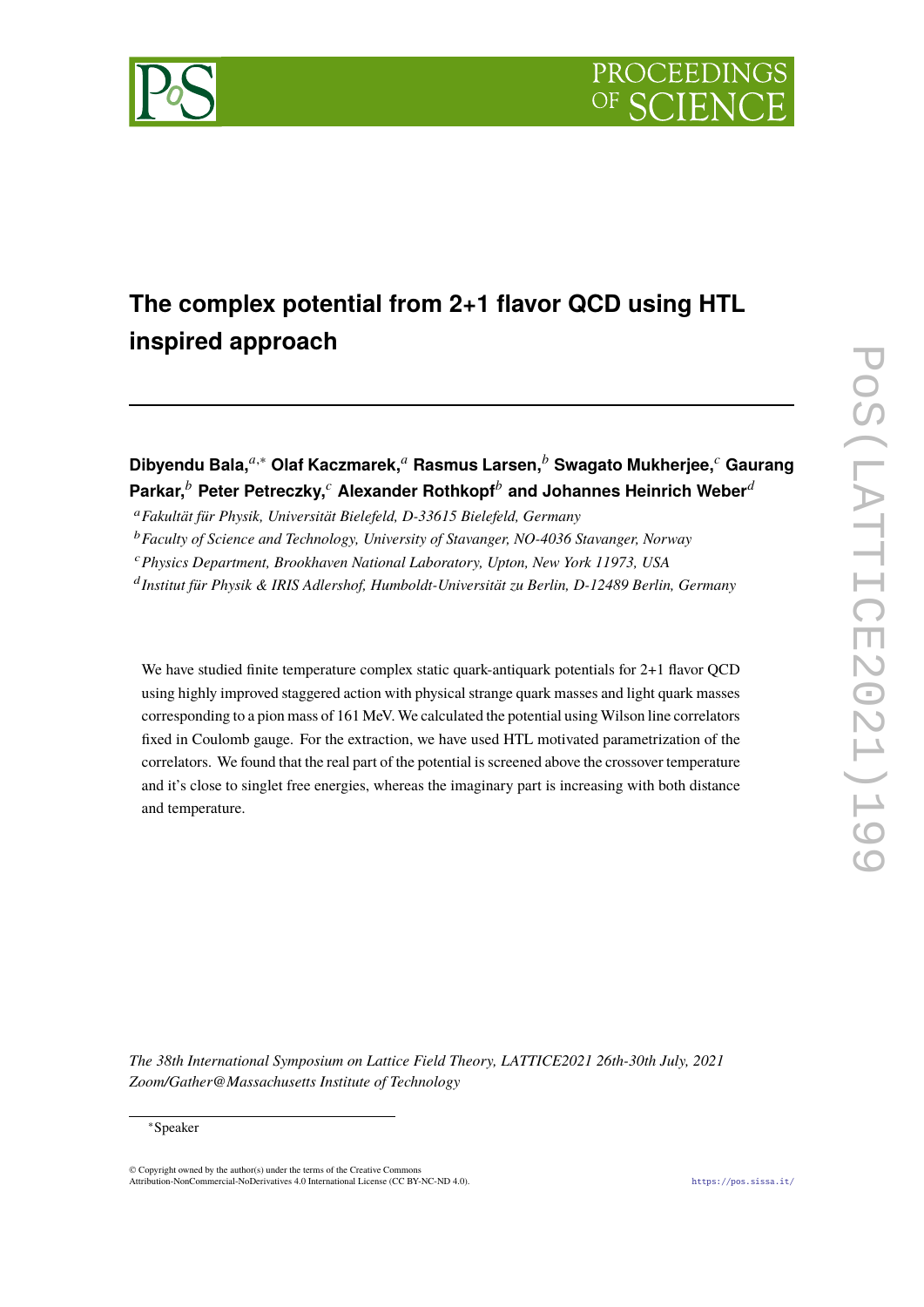### **1. Introduction**

Quarkonia, the bound states of heavy quark-antiquark pairs have been played an important role for the understanding of the Quark-Gluon Plasma (QGP), particularly after the proposition by Matsui and Satz [\[1\]](#page-7-0) that the suppression of quarkonium can be an important signal of the formation of QGP. One way to understand the propagation of quarkonia inside the plasma is by defining a thermal static quark-antiquark potential [\[2,](#page-7-1) [3\]](#page-7-2). The potential is defined by the following expression,

<span id="page-1-0"></span>
$$
V(r,T) = i \lim_{t \to \infty} \frac{\partial \log W_T(r,t)}{\partial t}.
$$
 (1)

Here  $W_T(r, t)$  is a thermal averaged Wilson loop in real-time. The potential is only defined if the above limit exists. At zero temperature, the existence of a potential follows from the transfer matrix argument. At finite temperature, however, the existence of the above limit is a non-trivial condition. In leading order Hard Thermal Loop (HTL) perturbation theory it has been found that a potential can be defined and in contrast to zero temperature the finite temperature potential is complex [\[2\]](#page-7-1). The real and imaginary part of the potential for  $r \sim 1/m_D$  is given by,

$$
V_{re}(r) = -\frac{g^2 C_F}{4\pi} \left( \frac{e^{-m_D r}}{r} + m_D \right)
$$
  

$$
V_{im}(r) = \frac{g^2 C_F}{4\pi} T \int_0^{\infty} dz \frac{2z}{(z^2 + 1)^2} \left[ 1 - \frac{\sin z m_D r}{z m_D r} \right].
$$
 (2)

<span id="page-1-1"></span>Here g is the QCD coupling constant at scale T and  $C_F = 4/3$  for QCD. The real part is the Debye screened version of Coulomb potential with a Debye mass  $m<sub>D</sub>$ , whereas the imaginary part is approaching zero at short distances and saturates at a long distance.

The definition of the potential in Eq. [\(1\)](#page-1-0) requires a real time Wilson loop, but on the lattice we can only calculate Wilson loops  $W_T(r, \tau)$  in imaginary time  $\tau \in (0, \beta = 1/T)$ . The real time Wilson loop can in principle be obtained from imaginary time Wilson loop  $W_T(r, \tau)$  by analytic continuation, which is done by the spectral function  $\rho(r, \omega)$  [\[4\]](#page-7-3) as follows,

$$
W_T(r,\tau) = \int d\omega \exp(-\omega \tau) \rho(r,\omega)
$$
  
\n
$$
W_T(r,t) = \int d\omega \exp(-i \omega t) \rho(r,\omega).
$$
\n(3)

<span id="page-1-3"></span>The extraction of the spectral function  $\rho(r, \omega)$  from a finite set of data of  $W_T(r, \tau)$  is an unstable problem without any initial prior of the spectral function. As a result various spectral functions are possible which satisfy the lattice data. Some of the spectral functions, however, do not support any well defined limit of Eq. [\(1\)](#page-1-0) [\[15\]](#page-8-0). For various applications, like the construction of the spectral function for point vector current correlator [\[5\]](#page-7-4) or in open quantum system studies of quarkonia [\[6,](#page-7-5) [7\]](#page-7-6) one needs to have a potential. Because of this we will constrain our spectral function such that a potential exist, quantiatively we will consider spectral functions that satisfies

<span id="page-1-2"></span>
$$
\lim_{t \to \infty} \frac{\int \omega \rho(\omega, r) \exp(-i\omega t) d\omega}{\int \rho(\omega, r) \exp(-i\omega t) d\omega} = V_{re}(r, T) - i V_{im}(r, T). \tag{4}
$$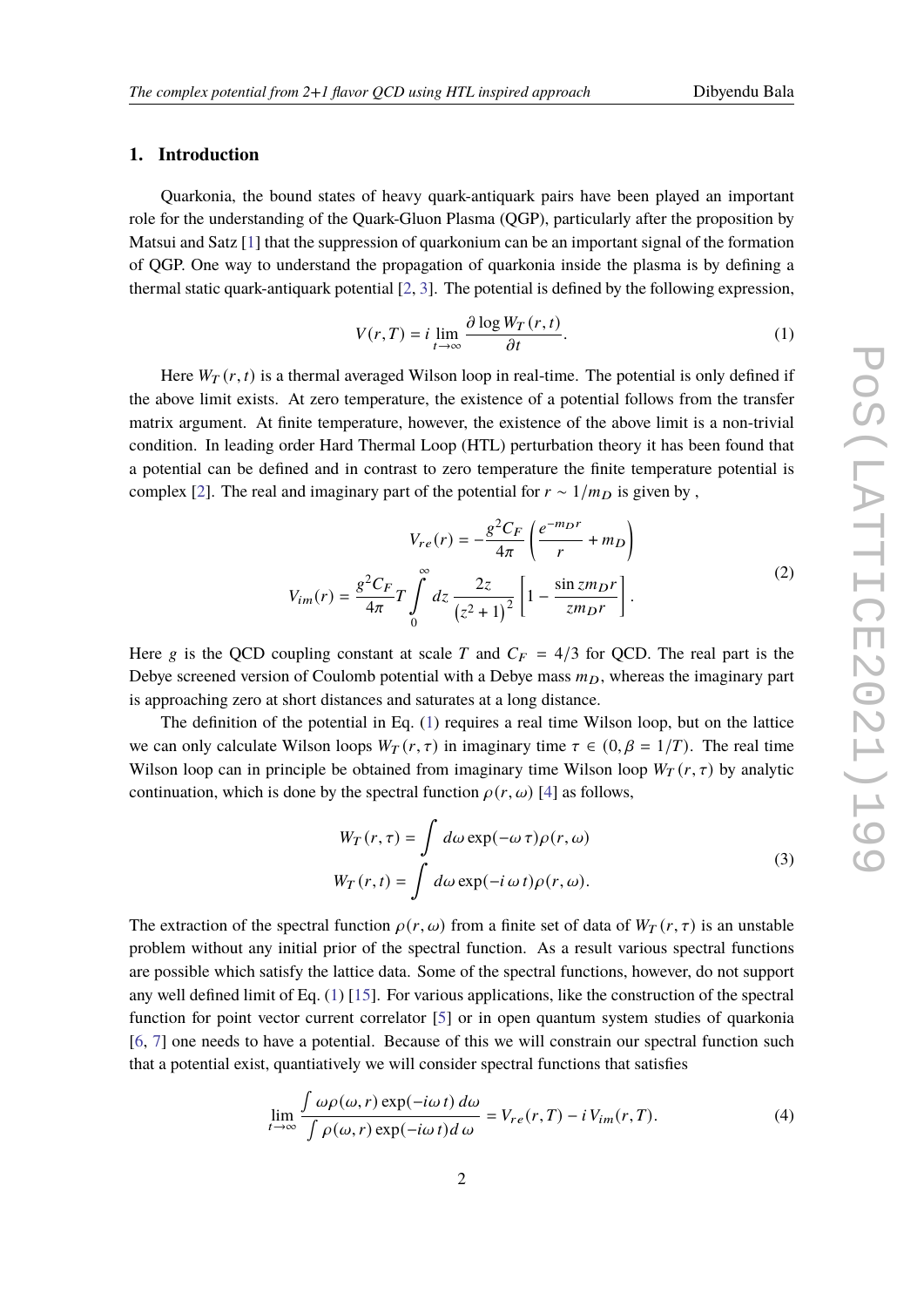The Bayesian reconstruction method in [\[8\]](#page-7-7) generates spectral functions that automatically satisfy the above condition. In this proceeding, we will use a HTL motivated parametrization  $[9]$  which also satisfies the above condition.

#### **2. Method**

<span id="page-2-0"></span>In HTL perturbation theory, the leading order result for the Wilson loop is given by [\[2\]](#page-7-1),

$$
\log W_T(r,\tau) = g^2 C_F \int \frac{d^3 \vec{q}}{(2\pi)^3} \frac{e^{iq_3 r} + e^{-iq_3 r} - 2}{2} \left( \frac{\tau}{\vec{q}^2 + \Pi_L(0,\vec{q})} + \int_{-\infty}^{\infty} \frac{dq^0}{\pi} n_B(q^0) [1 + e^{q^0 \beta} - e^{q^0 \tau} - e^{q^0 (\beta - \tau)}] \times \left[ \left( \frac{1}{\vec{q}^2} - \frac{1}{(q^0)^2} \right) \rho_L(q^0, \vec{q}) + \left( \frac{1}{q_3^2} - \frac{1}{\vec{q}^2} \right) \rho_T(q^0, \vec{q}) \right] \right].
$$
\n(5)

Here  $\rho_T$  and  $\rho_L$  are the transverse and longitudinal components of the gluonic spectral function. This expression leads to the HTL potential in Eq. [\(2\)](#page-1-1). We observe that the real part and imaginary part originate from rather different  $\tau$  dependencies of log  $W_T(r, \tau)$ . The real part is determined from the linear part in  $\tau$ , whereas the imaginary part of the potential from the part periodic in  $\tau$ .

We also observe that the potential also does not get any contribution from the  $\rho_T$  part of Eq. [\(5\)](#page-2-0). However, the presence of this term does affect the extraction of the potential from the Euclidean lattice data. It has been shown [\[10\]](#page-7-9) that in leading order, Coulomb gauge fixed Wilson line correlator also reproduces the same complex potential in Eq. [\(2\)](#page-1-1), however, this correlator does not have any contribution from  $\rho_T$  term.

Motivated by this we have calculated the Coulomb gauge fixed Wilson line correlator nonperturbatively on the lattice. For the extraction of the real and imaginary part of the potential, we have then assumed the following HTL based parametrization of  $W_T(r, \tau)$  near  $\tau \sim \frac{\beta}{2}$  $\frac{p}{2}$ 

$$
\log(W_T(r,\tau)) = c_0 \tau + \int_{-\infty}^{\infty} d\omega \sigma(r,\omega) [\exp(\omega \tau) + \exp(\omega(\beta - \tau))]. \tag{6}
$$

For the existence of the potential,

$$
\lim_{t \to \infty} i \frac{\partial \log(W_T(r, t))}{\partial t} = -c_0 - \lim_{t \to \infty} \int_{-\infty}^{\infty} d\omega \sigma(r, \omega) \omega[\exp(i\omega t) - \exp(\omega(\beta - it))] = \text{constant} \tag{7}
$$

Using the identity  $\lim_{t\to\infty} [\exp(i\omega t) - \exp(i(\omega(\beta - it))] = 2\pi i \omega \delta(\omega)$ , we see that the above limit will exist only when  $\sigma(r,\omega) \sim \frac{1}{\omega^2}$  as  $\omega \to 0$ . Further using the structure of HTL perturbative results, we parametrize  $\sigma(r, \omega)$  as follows,

$$
\sigma(r,\omega) = n_b(\omega) \left( \frac{c_{-1}}{\omega} + \sum_{l=0}^{\infty} c_{2l+1} \omega^{2l+1} \right)
$$
 (8)

Only odd terms are present because  $n_b(\omega)(\exp(\omega \tau) + \exp(\omega(\beta - \tau))) = -n_b(-\omega)(\exp(-\omega \tau) +$  $exp(-\omega(\beta - \tau))).$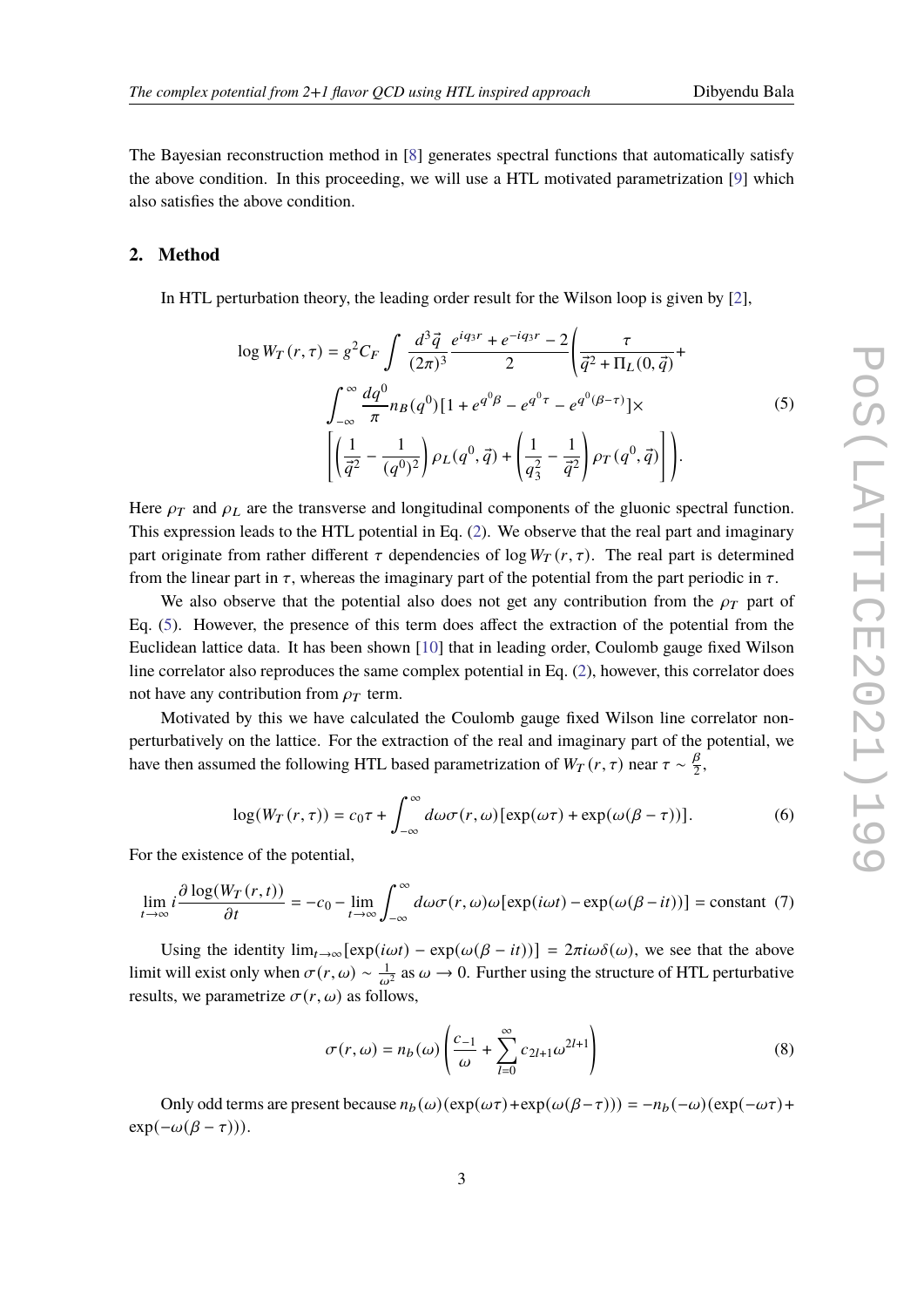Using this  $\sigma(\omega, r)$  we get [\[9\]](#page-7-8),

<span id="page-3-0"></span>
$$
-\frac{\partial \log(W_T(r,\tau))}{\partial \tau} = -c_0 + \frac{2\pi c_{-1}}{\beta} \cot \frac{\pi \tau}{\beta} + \sum_{l=0}^{\infty} c_{2l+1} G_l(\tau,\beta),\tag{9}
$$

where  $G(\tau, \beta) = 2 \frac{(2l+2)!}{\beta^{2l+3}}$  $\frac{2l+2)!}{\beta^{2l+3}}$   $\left[\zeta\left(3+2l,\frac{\tau}{\beta}\right)-\zeta\left(3+2l,1-\frac{\tau}{\beta}\right)\right]$  $\frac{\tau}{B}$ ). Using Eq. [\(9\)](#page-3-0), the potential can be obtained easily,

$$
V(r) = -c_0(r, T) - i \frac{2\pi c_{-1}(r, T)}{\beta}.
$$
\n(10)

The real and imaginary part can then be identified as  $V_{re}(r,T) = -c_0(r,T)$  and  $V_{im}(r,T) =$  $\frac{2\pi c_{-1}(r,T)}{B}$ . Terms inside the summation of Eq. [\(9\)](#page-3-0) do not surivive in the  $t \to \infty$  limit. Integrating Eq. [\(9\)](#page-3-0) with the first two terms, we get the following form of the correlator around  $\tau \sim \frac{\beta}{2}$  $\frac{p}{2}$ 

<span id="page-3-1"></span>
$$
W_T(r,\tau) = A(r,T) \exp\left[-V_{re}(r,T)\tau - \frac{\beta V_{im}(r,T)}{\pi} \log\left(\sin\frac{\pi\tau}{\beta}\right)\right].
$$
 (11)

#### **3. Lattice Spectification**

We have measured Wilson line correlators on Coulomb gauge fixed  $(2+1)$  flavor gauge field configurations generated by the HotQCD and TUMQCD collaborations with temporal extent  $N_{\tau}$  = 12 and spatial extent  $N_s = 48[11, 12, 14]$  $N_s = 48[11, 12, 14]$  $N_s = 48[11, 12, 14]$  $N_s = 48[11, 12, 14]$  $N_s = 48[11, 12, 14]$  $N_s = 48[11, 12, 14]$ . The strange quark mass  $m_s$  has been set to its physical value and the light quark mass to  $m_l = m_s/20$ . The pion mass corresponding to this parameter is 161 MeV in the continuum limit[\[12\]](#page-7-11). These configurations are generated using the HISQ action for the fermionic part and Luscher-Weisz gauge action for the gluonic part. As the temporal extent is fixed, the temperature has been changed by changing the lattice spacing  $a$ . The lattice spacings have been fixed by the  $r_1$  scale, which is defined using zero temperature static  $Q\overline{Q}$  potential, and we use  $r_1 = 0.3106 fm$  [\[13\]](#page-8-2)[\[14\]](#page-8-1) whenever converting to physical units.

#### **4. Results for the potential**

To extract the potential we fit our lattice data with the first moment  $m_1(r, \tau)$  defined as follows,

<span id="page-3-2"></span>
$$
m_1(r,\tau) = \log\left(\frac{W_T(r,\tau/a)}{W_T(r,\tau/a+1)}\right)
$$
\n(12)

In terms of the parametrization in Eq.  $(11)$  we get,

$$
m_1(r, n_\tau = \tau/a) = V_{re}(r, T) a - \frac{V_{im}(r, T)aN_\tau}{\pi} \log \left[ \frac{\sin(\pi n_\tau/N_\tau)}{\sin(\pi (n_\tau + 1)/N_\tau)} \right]
$$
(13)

We have performed a two-parameter correlated fit of the equation near  $\tau \sim \frac{\beta}{2}$  $\frac{p}{2}$  to extract the real and imaginary part of the potential. For lattices with  $N_{\tau} = 12$  we have done the fitting only with the points  $\tau/a = 5, 6, 7$ , but it has been shown in the quenched approximation with large  $N_{\tau}$ that reasonable data points near  $\tau/a \sim N_{\tau}/2$  can be fitted using Eq. [\(12\)](#page-3-2)[\[9\]](#page-7-8). The demonstration of the fit for two temperatures is shown in Fig. [1.](#page-4-0) We see that the data near  $\tau \sim \frac{\beta}{2}$  $\frac{p}{2}$  is well described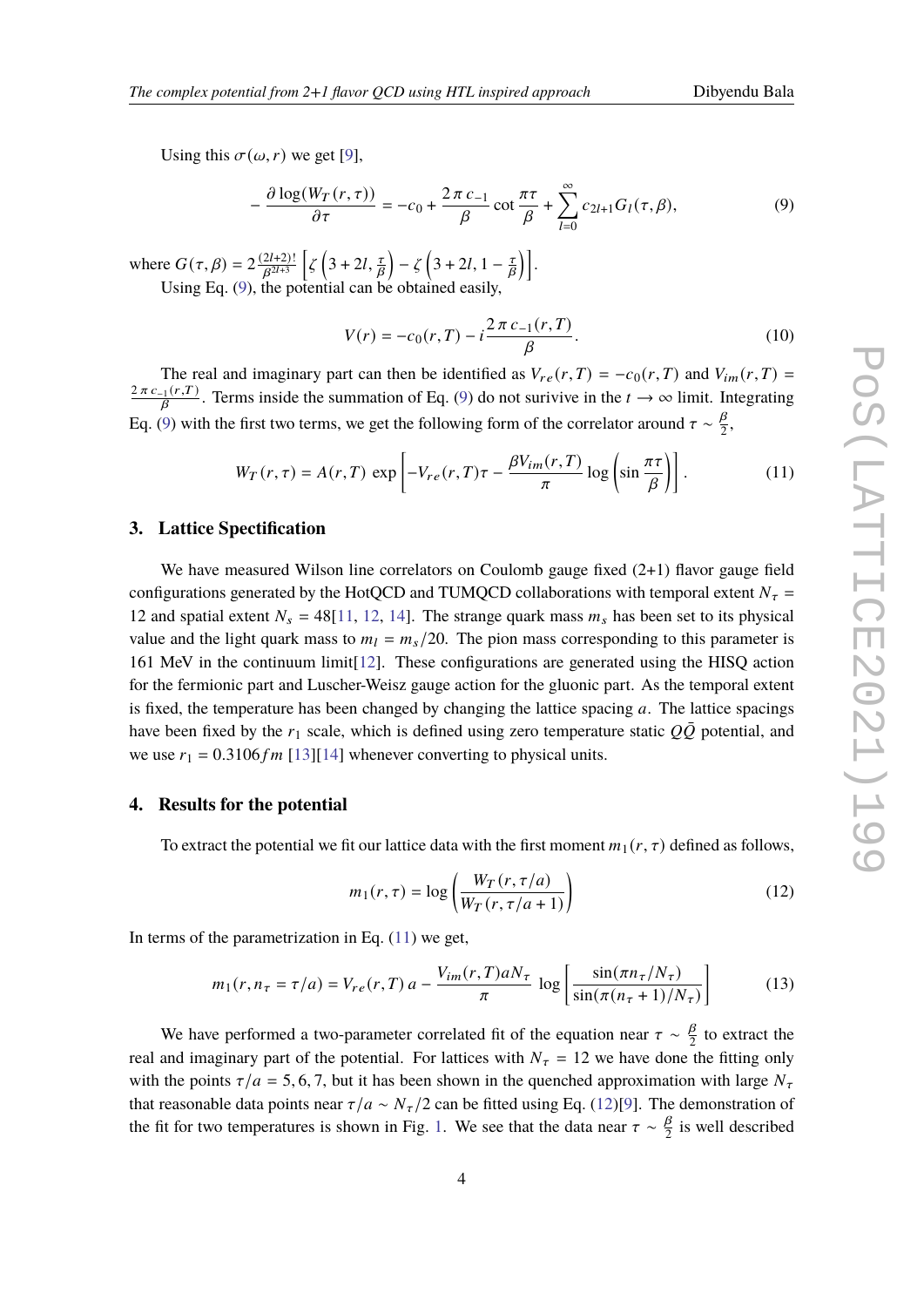

<span id="page-4-0"></span>

**Figure 1:** Lattice data fitted with HTL motivated parametrization of Eq. [\(12\)](#page-3-2) at T=408 MeV (Left) and T=667 MeV (Right).

<span id="page-4-1"></span>

**Figure 2:** The complex potential obtained from HTL parametrization at various temperature as a function of distance r. Real part (Left) shows medium modification above cross over temperature and Imaginary part (Right) shows non-trival temperature dependence.

by HTL parametrization. The smaller and higher  $\tau$  range is not expected to be described by the HTL parametrization. A subtracted correlator, where the UV contaminated part is removed, has also been used to extract the real and imaginary part of the potential in [\[15\]](#page-8-0).

The real and imaginary part from this fit is shown in Fig. [2.](#page-4-1) We see that the real part of the potential shows medium modifications above the cross-over temperature. The large distance part of the potential shows much flatter behavior compared to the zero temperature linear behavior related to the string tension. The short-distance part of the potential shows medium modifications at a higher temperature. On the other hand, the imaginary part increases with distance at the available distances for a given temperature and approaches zero at a short distance. For a given distance the imaginary part also increases with temperature. These features of the potential are in qualitative agreement with the potential obtained in [\[8,](#page-7-7) [9\]](#page-7-8). It is important to note that although the data can be fitted with the HTL parametrization, the real and imaginary parts obtained from the fits can not be quantitatively described by the HTL potential in Eq. [\(2\)](#page-1-1).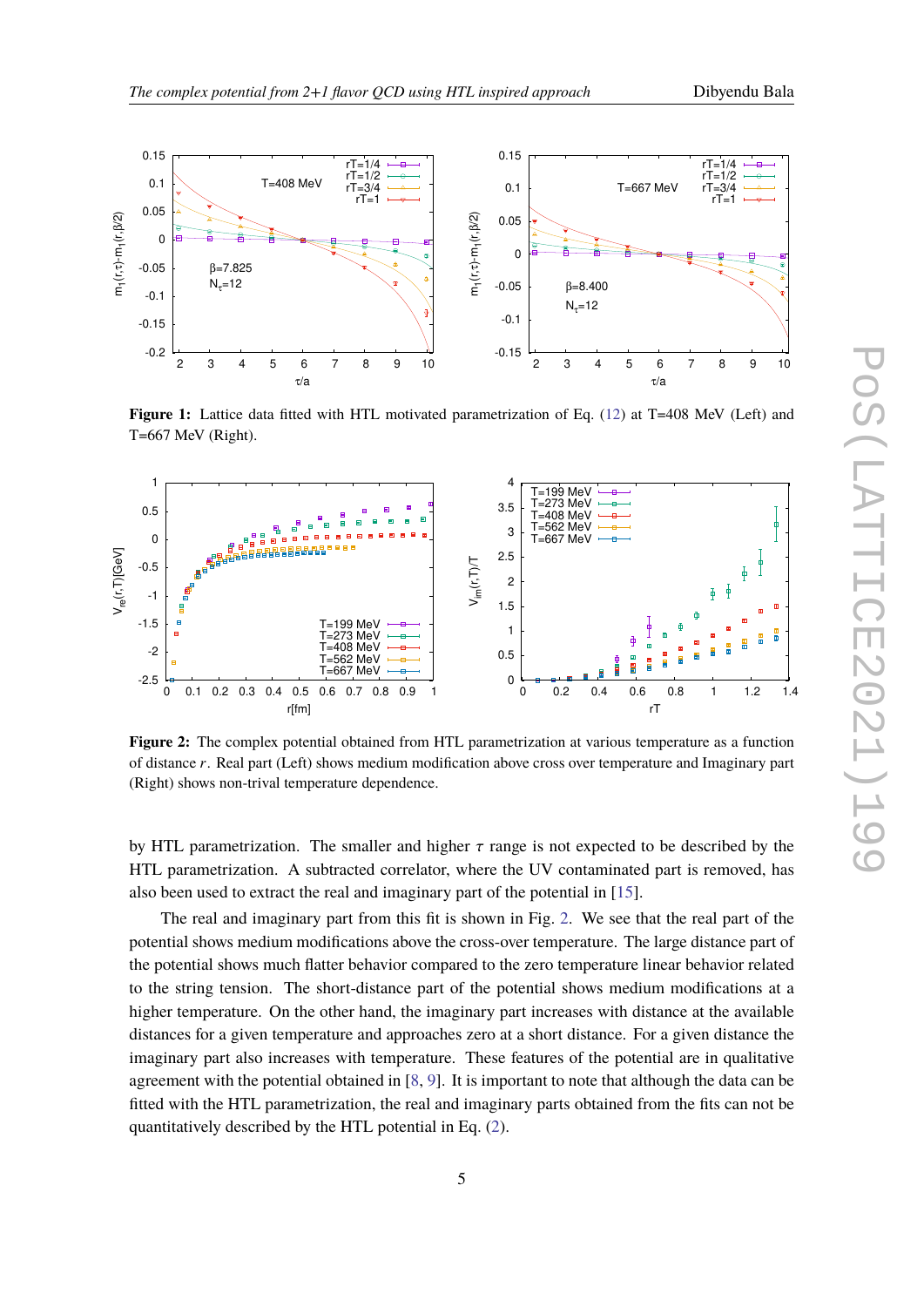<span id="page-5-0"></span>

Figure 3: Dominant peak of spectral function of Eq.  $(11)$ .

Once we have the real and imaginary part of the potential, we can compute the dominant peak of the spectral function using Eq.  $(11)$ . The spectral function can be obtained from,

<span id="page-5-1"></span>
$$
\rho(r,\omega) = \frac{1}{2\pi} \int_{-\infty}^{\infty} dt \exp(i\omega t) W_T(r,t)
$$
\n(14)

The spectral function is plotted in Fig. [3](#page-5-0) for a temperature of 408 MeV. We observe that the spectral function shows asymmetric structure around the peak position [\[16\]](#page-8-3). The integration of Eq. [\(14\)](#page-5-1) can be done exactly [\[17\]](#page-8-4). Near the peak  $\rho(r, \omega)$  can be approximated by a Lorentzian,

$$
\rho(r,\omega) \approx \sqrt{\frac{2}{\pi}} \frac{V_{im}(r,T)}{(V_{re}(r,T)-\omega)^2 + V_{im}(r,T)^2}
$$
 | $V_{re}(r,T) - \omega$ |,  $V_{im}(r,T) \ll T$ . (15)

This is expected as we already assumed the existence of the limit in Eq. [\(4\)](#page-1-2).

Away from the peak the structure differs from a Lorentzian:

$$
\rho(r,\omega) \sim (\omega - V_{re}(r,T))^{-\left(1 - \frac{\beta V_{im}(r,T)}{\pi}\right)} \qquad \omega - V_{re}(r,T) \gg T,
$$
\n
$$
\sim e^{-\beta(V_{re}(r,T) - \omega)} \left(V_{re}(r,T) - \omega\right)^{-\left(1 - \frac{\beta V_{im}(r,T)}{\pi}\right)} \qquad \omega - V_{re}(r,T) \ll -T.
$$
\n(16)

The exponential suppression at the low- $\omega$  side of the peak is needed for Eq. [\(3\)](#page-1-3) to be integrable.

#### **5. Comparison with singlet Free Energy**

The singlet free energy  $F_s$  is another widely studied quantity [\[11,](#page-7-10) [18,](#page-8-5) [19\]](#page-8-6) at finite temperature, which is defined in Coulomb gauge and given by,

$$
F_s(r,T) = -T \log(W_T(r,\beta)).
$$
\n(17)

In leading order HTL perturbation theory, the singlet free energy is exactly equal to the real part of the potential in Eq. [\(2\)](#page-1-1). On the left panel of Fig. [4,](#page-6-0) the singlet free energy and the real part of the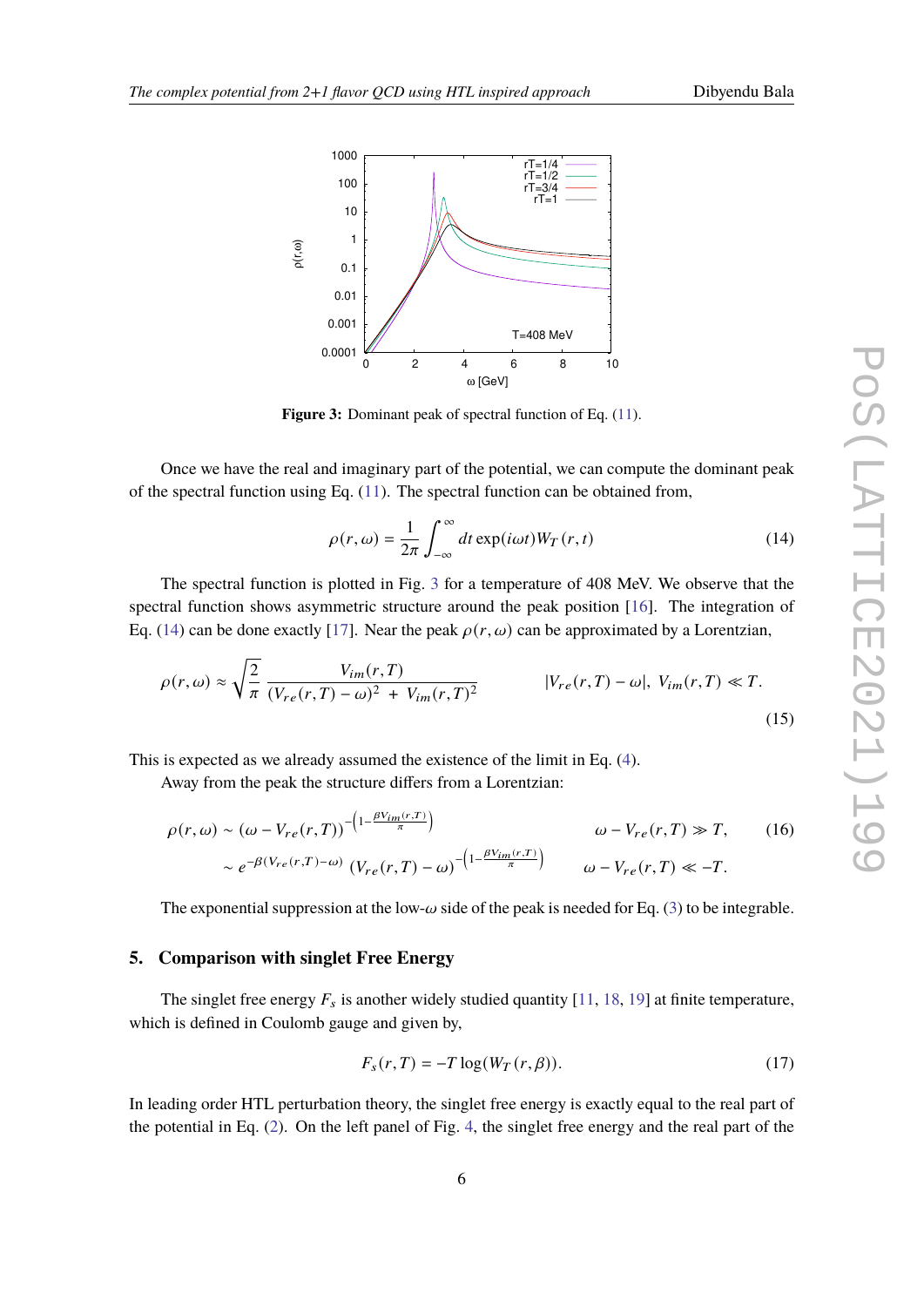<span id="page-6-0"></span>

**Figure 4:** (Left) The singlet free energy  $F_s(r, T)$  (black points) and real part of potential  $V_{re}(r, T)$  as function of r. (Right)  $(V_{re}(r,T) - F_s(r,T))/T$  plotted as a function of rT.

potential obtained on the lattice have been compared. We see that even non-perturbatively these two quantities come close to each other. However on the right panel of Fig. [4](#page-6-0) , when we have plotted the difference  $V_{re}(r,T) - F_s(r,T)$  we do see a finite difference between these two quantities. As we increase the temperature the difference however is becoming smaller, as at very high temperatures both of these quantities should approach to their leading order HTL value.

#### **6. Conclusion**

We have computed the complex static quark-antiquark potential at finite temperature using a HTL motivated approach. We have found that data near  $\tau \sim \beta/2$  is consistent with the HTL parametrization. The extracted real part of the potential shows screening above the crossover temperature, whereas the imaginary part is increasing with both distance and temperature. We have also observed that the real part of the potential is very close to the singlet free energy, however, a small non-zero difference exists between them. We have also computed the structure of the dominant peak of the spectral function, which shows an asymmetric structure away from the peak and near the peak, the spectral function can be approximated by a Lorentzian.

#### **7. Acknowledgement**

This work is supported by the U.S. Department of Energy, Office of Science, Office of Nuclear Physics through the (i) Contract No. DESC0012704, and (ii) Scientific Discovery through Advance Computing (SciDAC) award Computing the Properties of Matter with Leadership Computing Resources. (iii) R.L., G.P., and A.R. acknowledge funding by the Research Council of Norway under the FRIPRO Young Research Talent grant 286883. (iv) J.H.W.'s research was funded by the Deutsche Forschungsgemeinschaft (DFG, German Research Foundation) - Projektnummer 417533893/GRK2575 "Rethinking Quantum Field Theory". (v) D.B. and O.K. acknowledge support by the Deutsche Forschungsgemeinschaft (DFG, German Research Foundation) through the CRC-TR 211 'Strong interaction matter under extreme conditions'– project number 315477589 – TRR 211.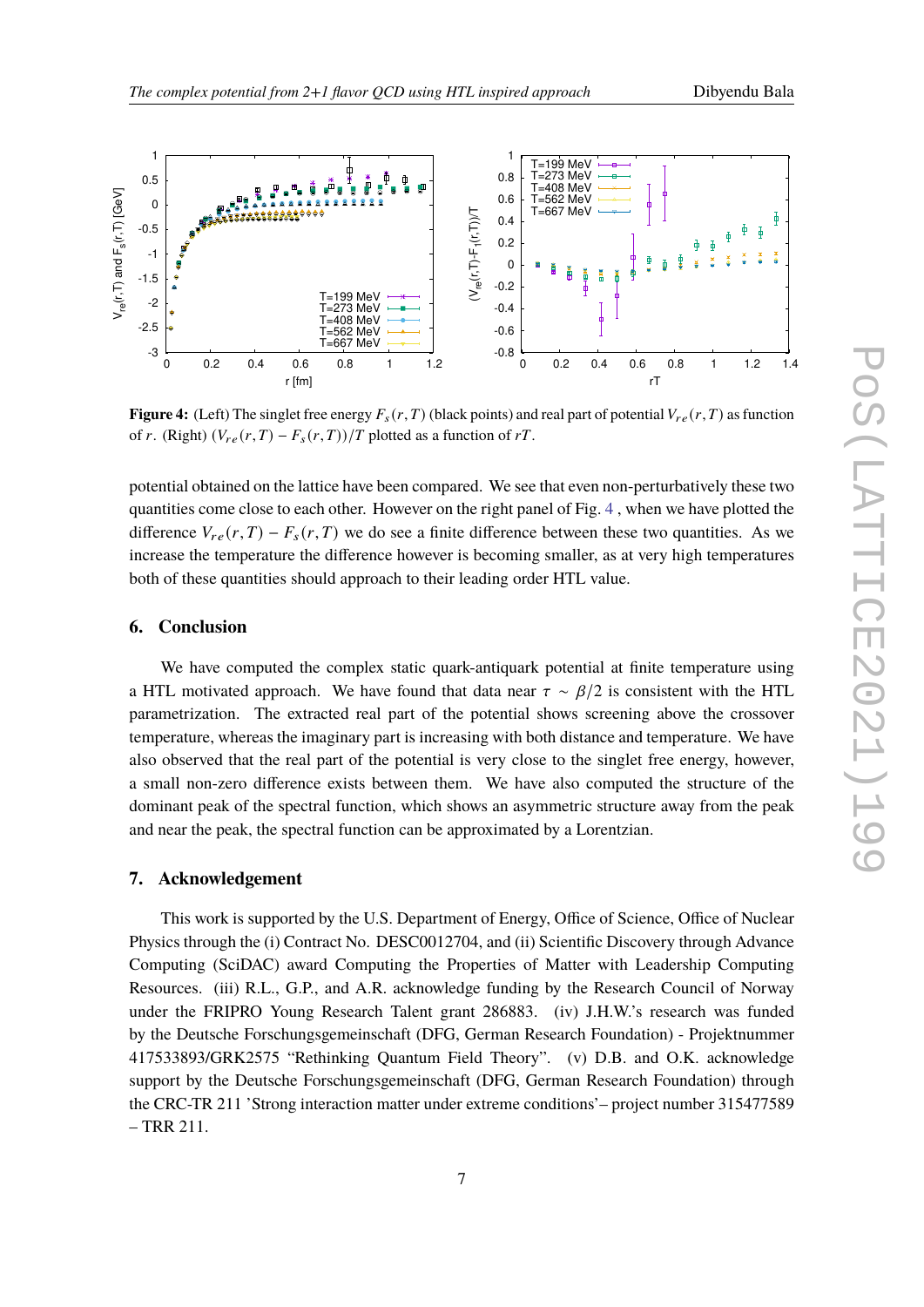This research used awards of computer time provided by: (i) The INCITE and ALCC programs at Oak Ridge Leadership Computing Facility, a DOE Office of Science User Facility operated under Contract No. DE-AC05- 00OR22725. (ii) The National Energy Research Scientific Computing Center (NERSC), a U.S. Department of Energy Office of Science User Facility located at Lawrence Berkeley National Laboratory, operated under Contract No. DE-AC02- 05CH11231. (iii) The PRACE award on JUWELS at GCS@FZJ, Germany. (iv) The facilities of the USQCD Collaboration, which are funded by the Office of Science of the U.S. Department of Energy. (v) The UNINETT Sigma2 - the National Infrastructure for High Performance Computing and Data Storage in Norway under project NN9578K-QCDrtX "Real-time dynamics of nuclear matter under extreme conditions".

#### **References**

- <span id="page-7-0"></span>[1] T. Matsui and H. Satz,  $J/\Psi$  Suppression by Quark-Gluon Plasma Formation, Phys. Lett. B 178, (1986) 416.
- <span id="page-7-1"></span>[2] M. Laine, O. Philipsen, P. Romatschke and M. Tassler, Real-time static potential in hot QCD, JHEP03, (2007) 054.
- <span id="page-7-2"></span>[3] N. Brambilla, J. Ghiglieri, A. Vairo and P. Petreczky, Static quark-antiquark pairs at finite temperature, Phys. Rev. D 78, (2008) 014017.
- <span id="page-7-3"></span>[4] A. Rothkopf, T. Hatsuda and S. Sasaki, Complex Heavy-Quark Potential at Finite Temperature from Lattice QCD, Phys. Rev. Lett. 108 (2012) 162001.
- <span id="page-7-4"></span>[5] Y. Burnier, M. Laine, and M. Vepsalainen, Heavy quarkonium in any channel in resummed hot QCD, JHEP01 (2008) 043.
- <span id="page-7-5"></span>[6] Y. Akamatsu and A. Rothkopf, Stochastic potential and quantum decoherence of heavy quarkonium in the quark-gluon plasma, Phys. Rev. D 85, (2012) 105011.
- <span id="page-7-6"></span>[7] S. Kajimoto, Y. Akamatsu, M. Asakawa, and A. Rothkopf, Phys. Rev. D 97, (2018) 014003.
- <span id="page-7-7"></span>[8] Y. Burnier, O. Kaczmarek, and A. Rothkopf, Static quark-antiquark potential in the quark-gluon plasma from lattice QCD, Phys. Rev. Lett. 114, (2015) 082001.
- <span id="page-7-8"></span>[9] D. Bala and S. Datta, Nonperturbative potential for the study of quarkonia in QGP, Phys. Rev. D 101, (2020) 034507.
- <span id="page-7-9"></span>[10] Y. Burnier and A. Rothkopf, A hard thermal loop benchmark for the extraction of the nonperturbative  $Q\overline{Q}$  potential, Phys. Rev. D87, (2013) 114019.
- <span id="page-7-10"></span>[11] A. Bazavov, N. Brambilla, P. Petreczky, A. Vairo, and J. H. Weber (TUMQCD Collaboration), Color screening in (2+1)-flavor QCD, Phys. Rev. D 98, (2018) 054511.
- <span id="page-7-11"></span>[12] A. Bazavov et al. Equation of state in (2+1)-flavor QCD, Phys. Rev. D 90, (2014) 094503.